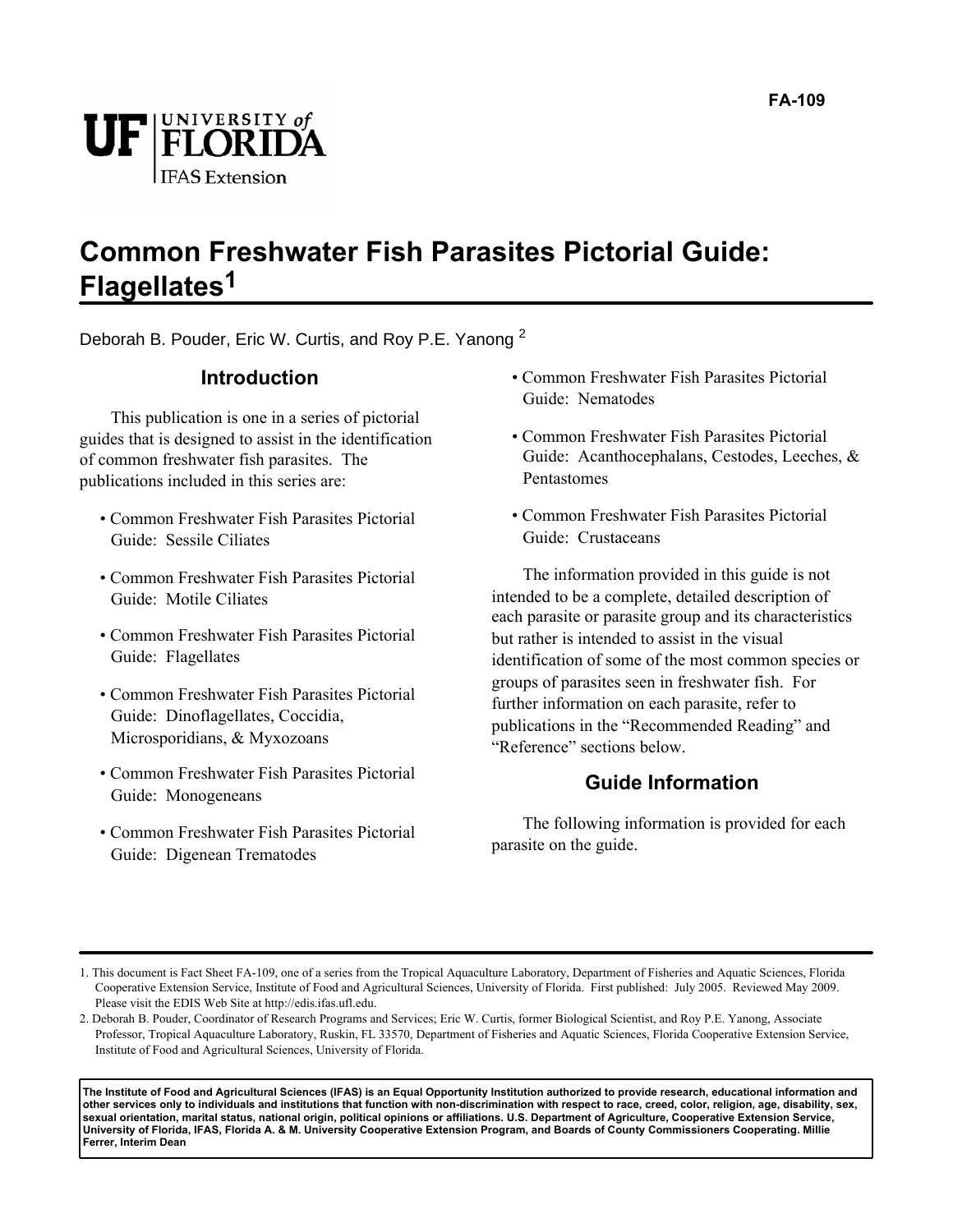- Target Tissue: provides the location on/in the fish where the parasite is most commonly found.
- Characteristic: provides a brief description about the appearance of the parasite.
- Size: provides the size or size range of the parasite.  $(1 \mu m = 0.001 \text{ mm} = 0.0001 \text{ cm})$  ( $\mu$ m  $=$  micron or micrometer; mm  $=$  millimeter; cm  $=$ centimeter)
- Movement: provides the type of movement, if any, of the parasite.
- Note: provides a brief comment of interest about the parasite.

### **Printing Tips**

For the best results as a pictorial guide, print this document in color on photo quality paper at a photo or "best" setting.

### **Recommended Reading**

SRAC Publication No. 410 Calculating Treatments for Ponds and Tanks. Southern Regional Aquaculture Center. http://srac.tamu.edu/410fs.pdf

SRAC Publication No. 475 Proliferative Gill Disease (Hamburger Gill Disease). Southern Regional Aquaculture Center. http://srac.tamu.edu/475fs.pdf

SRAC Publication No. 4701 Protozoan Parasites. Southern Regional Aquaculture Center. http://srac.tamu.edu/4701fs.pdf

UF/IFAS Circular 91 Nematode (Roundworm) Infections in Fish. http://edis.ifas.ufl.edu/FA091

UF/IFAS Circular 120 Fish Health Management Considerations in Recirculating Aquaculture Systems - Part 1: Introduction and General Principles. http://edis.ifas.ufl.edu/FA099

UF/IFAS Circular 121 Fish Health Management Considerations in Recirculating Aquaculture Systems - Part 2: Pathogens. http://edis.ifas.ufl.edu/FA100

UF/IFAS Circular 122 Fish Health Management Considerations in Recirculating Aquaculture Systems - Part 3: General Recommendations and Problem Solving Approaches. http://edis.ifas.ufl.edu/FA101

UF/IFAS Circular 716 Introduction to Freshwater Fish Parasites. http://edis.ifas.ufl.edu/FA041

UF/IFAS Circular 919 Stress--It's Role in Fish Disease. http://edis.ifas.ufl.edu/FA005

UF/IFAS Circular 920 *Ichthyophthirius multifiliis* (White Spot) Infections in Fish. http://edis.ifas.ufl.edu/FA006

UF/IFAS Circular 921 Introduction to Fish Health Management. http://edis.ifas.ufl.edu/FA004

UF/IFAS Fact Sheet FA-13 Use of Copper in Freshwater Aquaculture and Farm Ponds. http://edis.ifas.ufl.edu/FA008

UF/IFAS Fact Sheet FA-23 The Use of Potassium Permanganate in Fish Ponds. http://edis.ifas.ufl.edu/FA032

UF/IFAS Fact Sheet FA-28 Monogenean Parasites of Fish. http://edis.ifas.ufl.edu/FA033

UF/IFAS Fact Sheet FA-37 Use of Potassium Permanganate to Control External Infections of Ornamental Fish. http://edis.ifas.ufl.edu/FA027

UF/IFAS Fact Sheet FA-55 Submission of Fish for Diagnostic Evaluation. http://edis.ifas.ufl.edu/FA055

UF/IFAS Fact Sheet FA-90 Pentastomid Infections in Fish. http://edis.ifas.ufl.edu/FA090

UF/IFAS Fact Sheet FA-107 Common Freshwater Fish Parasites Pictorial Guide: Sessile Ciliates. http://edis.ifas.ufl.edu/FA107

UF/IFAS Fact Sheet FA-108 Common Freshwater Fish Parasites Pictorial Guide: Motile Ciliates. http://edis.ifas.ufl.edu/FA108

UF/IFAS Fact Sheet FA-110 Common Freshwater Fish Parasites Pictorial Guide: Dinoflagellates, Coccidia, Microsporidians, and Myxozoans. http://edis.ifas.ufl.edu/FA110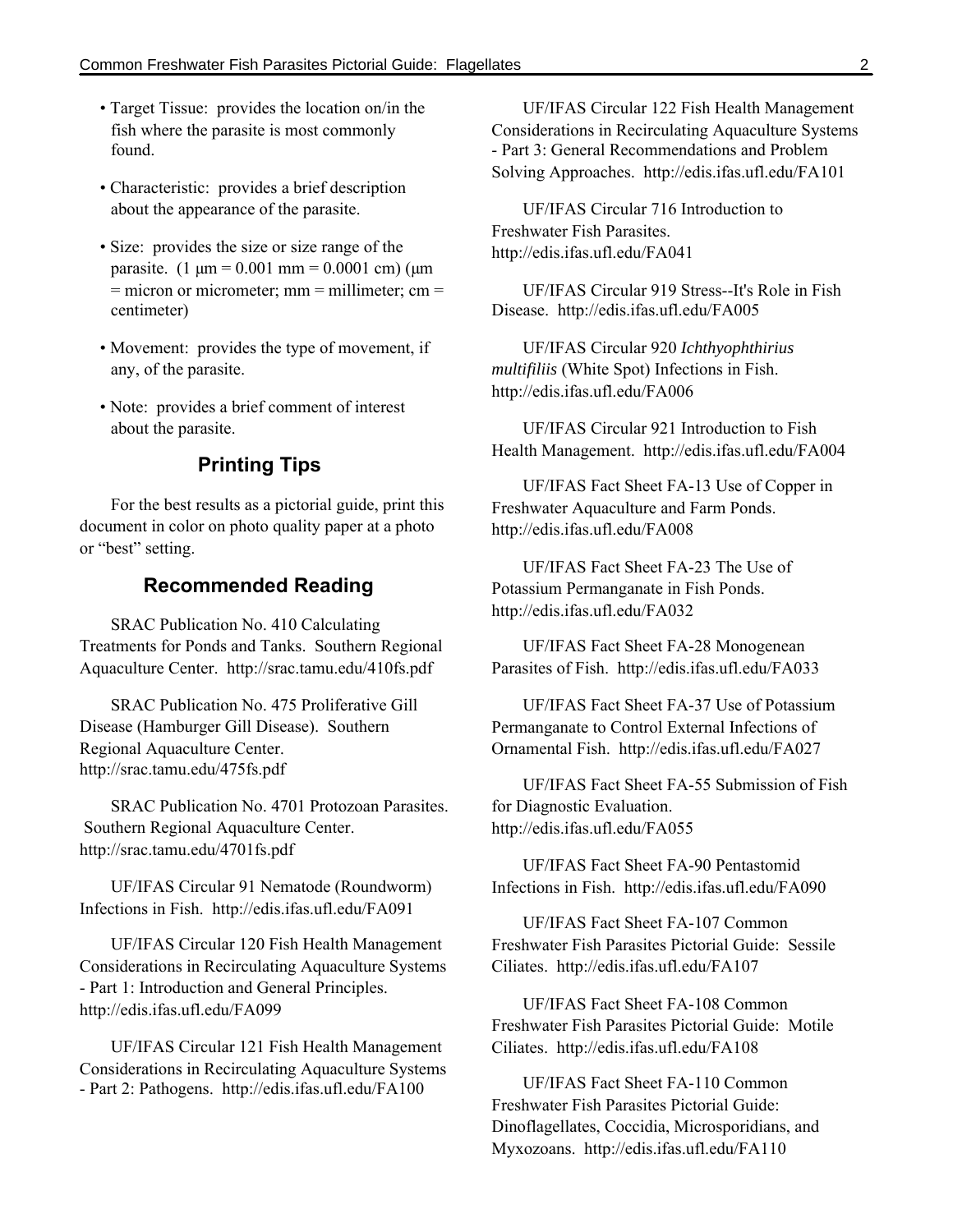UF/IFAS Fact Sheet FA-111 Common Freshwater Fish Parasites Pictorial Guide: Monogeneans. http://edis.ifas.ufl.edu/FA111

UF/IFAS Fact Sheet FA-112 Common Freshwater Fish Parasites Pictorial Guide: Digenean Trematodes. http://edis.ifas.ufl.edu/FA112

UF/IFAS Fact Sheet FA-113 Common Freshwater Fish Parasites Pictorial Guide: Nematodes. http://edis.ifas.ufl.edu/FA113

UF/IFAS Fact Sheet FA-114 Common Freshwater Fish Parasites Pictorial Guide: Acanthocephalans, Cestodes, Leeches, and Pentastomes. http://edis.ifas.ufl.edu/FA114

UF/IFAS Fact Sheet FA-115 Common Freshwater Fish Parasites Pictorial Guide: Crustaceans. http://edis.ifas.ufl.edu/FA115

UF/IFAS Fact Sheet VM-67 Management of Hexamita in Ornamental Cichlids. http://edis.ifas.ufl.edu/VM053

UF/IFAS Fact Sheet VM-77 Use of Formalin to Control Fish Parasites. http://edis.ifas.ufl.edu/VM061

UF/IFAS Fact Sheet VM-78 Bath Treatment for Sick Fish. http://edis.ifas.ufl.edu/VM037

UF/IFAS Fact Sheet VM-85 "Red Sore Disease" in Game Fish. http://edis.ifas.ufl.edu/VM059

UF/IFAS Fact Sheet VM-86 Use of Salt in Aquaculture. http://edis.ifas.ufl.edu/VM007

UF/IFAS Fact Sheet VM-87 Sanitation Practices for Aquaculture Facilities. http://edis.ifas.ufl.edu/AE081

UF/IFAS Fact Sheet VM-104 *Cryptobia iubilans* in Cichlids. http://edis.ifas.ufl.edu/VM077

#### **References**

Hoffman, G.L. 1999. Parasites of North American freshwater fishes. Cornell University Press, Ithaca, NY.

Longshaw, M. and S.W. Feist. 2001. Parasitic diseases. Pages 167-183 in W.H. Wildgoose, editor. BSAVA manual of ornamental fish, second edition. British Small Animal Veterinary Association, Gloucester, England.

Noga, E.J. 1996. Fish disease: diagnosis and treatment. Mosby-Yearbook, Inc., St. Louis, MO.

Stoskopf, M.K. 1993. Fish medicine. W.B. Saunders Company, Philadelphia, PA.

Woo, P.T.K., editor. 1995. Fish diseases and disorders, volume 1: protozoan and metazoan infections. CAB International, Wallingford, United Kingdom.

Yanong, R.P.E., E. Curtis, R. Russo, R. Francis-Floyd, R. Klinger, I. Berzins, K. Kelley, and S. L. Poynton. 2004. *Cryptobia iubilans* infection in juvenile discus. Journal of the American Veterinary Medical Association 224(10):1644-1650.